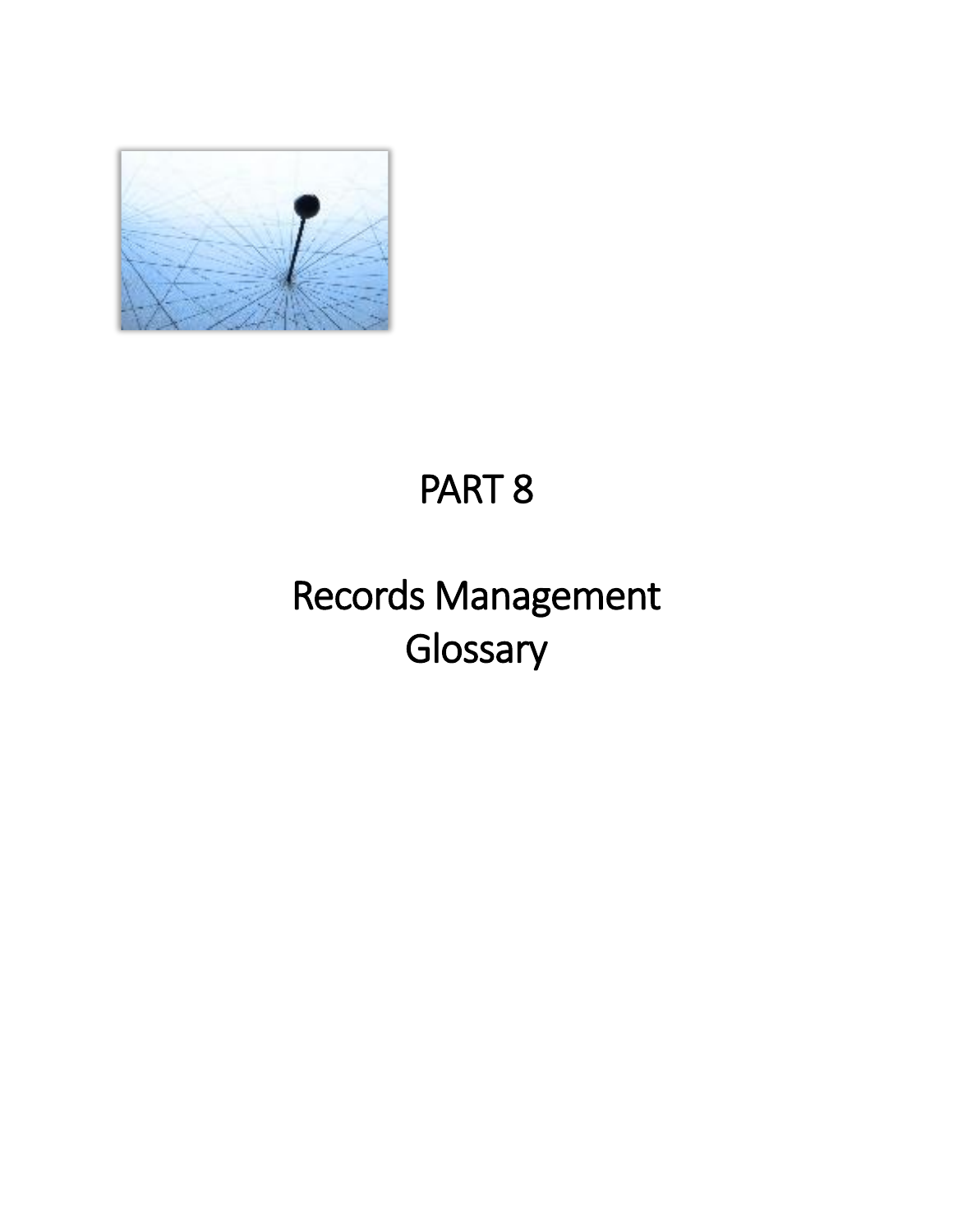## PART 8: Records Management Glossary

This glossary of key records management terms and concepts is structured as follows. The first part of each entry is the definition itself: what does the term or concept mean? The second section is a brief statement about the importance of the concept for effective records management.

The terms shown here have been adapted from different sources, as shown below. Those interested in reviewing other records management terms and concepts may wish to review these resources. Entries marked with **COST** are available for purchase.

ARMA, *Glossary of Records and Information Management Terms,* 2016. Purchase information available a[t https://www.arma.org/store/ViewProduct.aspx?id=10477245.](https://www.arma.org/store/ViewProduct.aspx?id=10477245) **COST**

International Organization for Standardization, *Information and documentation – Records management – Part 1: Concepts and Principles* (ISO 15489-1:2016), 2016. Purchase information available at [https://www.iso.org/standard/62542.html.](https://www.iso.org/standard/62542.html) **COST**

International Organization for Standardization, *Information and documentation – Records management – core concepts and vocabulary (ISO 30300:2020), 2020.* Purchase information available at [https://www.iso.org/obp/ui/#iso:std:iso:30300:ed-2:v1:en.](https://www.iso.org/obp/ui/#iso:std:iso:30300:ed-2:v1:en) **COST**

Province of British Columbia, Canada, *Records Management Glossary,* current to 2020. See [https://www2.gov.bc.ca/gov/content/governments/services-for-government/policies](https://www2.gov.bc.ca/gov/content/governments/services-for-government/policies-procedures/government-records/glossary)[procedures/government-records/glossary.](https://www2.gov.bc.ca/gov/content/governments/services-for-government/policies-procedures/government-records/glossary)

Society of American Archivists, *Dictionary of Archives Terminology,* 2020. See <https://dictionary.archivists.org/>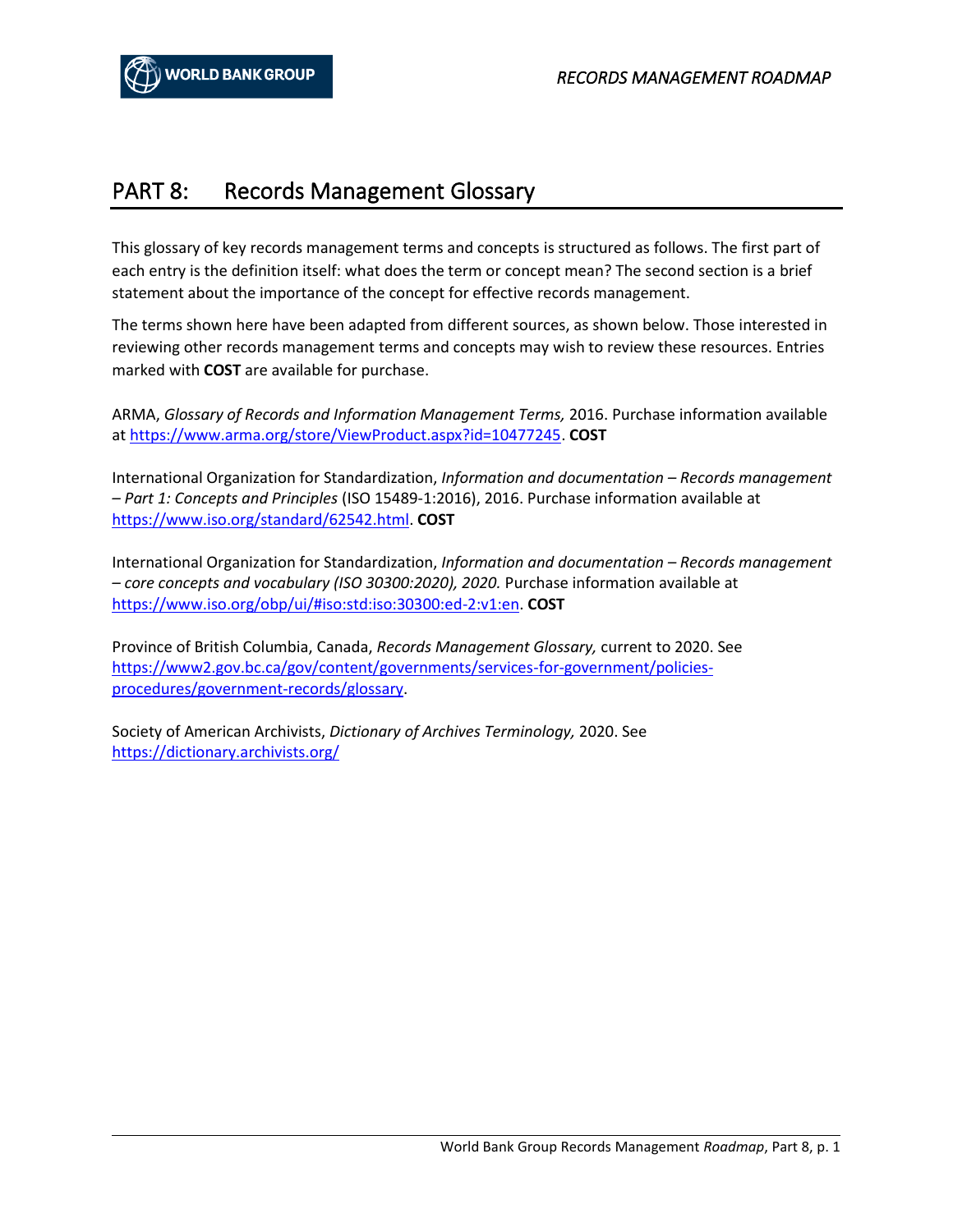## *KEY TERMS*

| <b>Access</b>         | The right to retrieve and/or use records or information, or the act of finding,<br>retrieving, and using records or information.                                                                                                                                                                                                                                                                                                                                                                                                                                                                                                                                               |
|-----------------------|--------------------------------------------------------------------------------------------------------------------------------------------------------------------------------------------------------------------------------------------------------------------------------------------------------------------------------------------------------------------------------------------------------------------------------------------------------------------------------------------------------------------------------------------------------------------------------------------------------------------------------------------------------------------------------|
|                       | Access is a cornerstone of records management; records and evidence are<br>preserved in order that they can be accessed and used by organizations and by<br>citizens and the public.                                                                                                                                                                                                                                                                                                                                                                                                                                                                                           |
| <b>Active records</b> | Records or evidence in continuous use that need to be retained and<br>maintained in easily accessible locations, whether in physical storage in or near<br>offices or in electronic systems that support regular and easy digital access.<br>Also known as current records.                                                                                                                                                                                                                                                                                                                                                                                                    |
|                       | Managing records effectively, from the time they are created throughout their<br>life cycle, helps an organization safe on space and resources, by knowing which<br>active (or current) records need to be immediately accessible, which semi-<br>active (or semi-current) records can be kept in less-expensive or more remote<br>storage environments, and which inactive (or non-current) records can be<br>disposed of - by destruction if they are obsolete, or by transfer to archival<br>custody or control if they have enduring value.                                                                                                                                |
| <b>Accountability</b> | The ability of an organization or individual to acknowledge and take<br>responsibility for its actions, transactions, and decisions, including the creation<br>and execution of policies.                                                                                                                                                                                                                                                                                                                                                                                                                                                                                      |
|                       | Records management ensures that records and evidence are created and<br>managed so that they remain authentic, reliable, and usable, which allows the<br>creating agency to achieve the goal of accountability.                                                                                                                                                                                                                                                                                                                                                                                                                                                                |
| Analog record         | A record created by capturing a continuous signal in or on the medium itself.<br>The word "analog" comes from the idea that the copy is "analogous" or<br>comparable to the original sound or image. Analog records differ from<br>electronic records in that the digital signals that make up electronic records are<br>represented in discrete numbers, whereas analog signals are physically<br>attached to a base, such as the grooves (the signal) on a vinyl record (the<br>base).                                                                                                                                                                                       |
|                       | Analog records need to be managed differently from paper or electronic<br>records. The carrier used to hold the analog content is physical, and often<br>magnetic - a strip of film or tape holding a series of signals that can only be<br>accessed using appropriate equipment. Preserving analog records means<br>establishing processes for ensuring the carrier or base - the film or tape - and<br>the content $-$ the images or sounds on the film or tape $-$ are both protected<br>from harm. Sometimes preservation of analog records involves transferring the<br>content from one carrier to another, such as converting audio recordings to<br>electronic format. |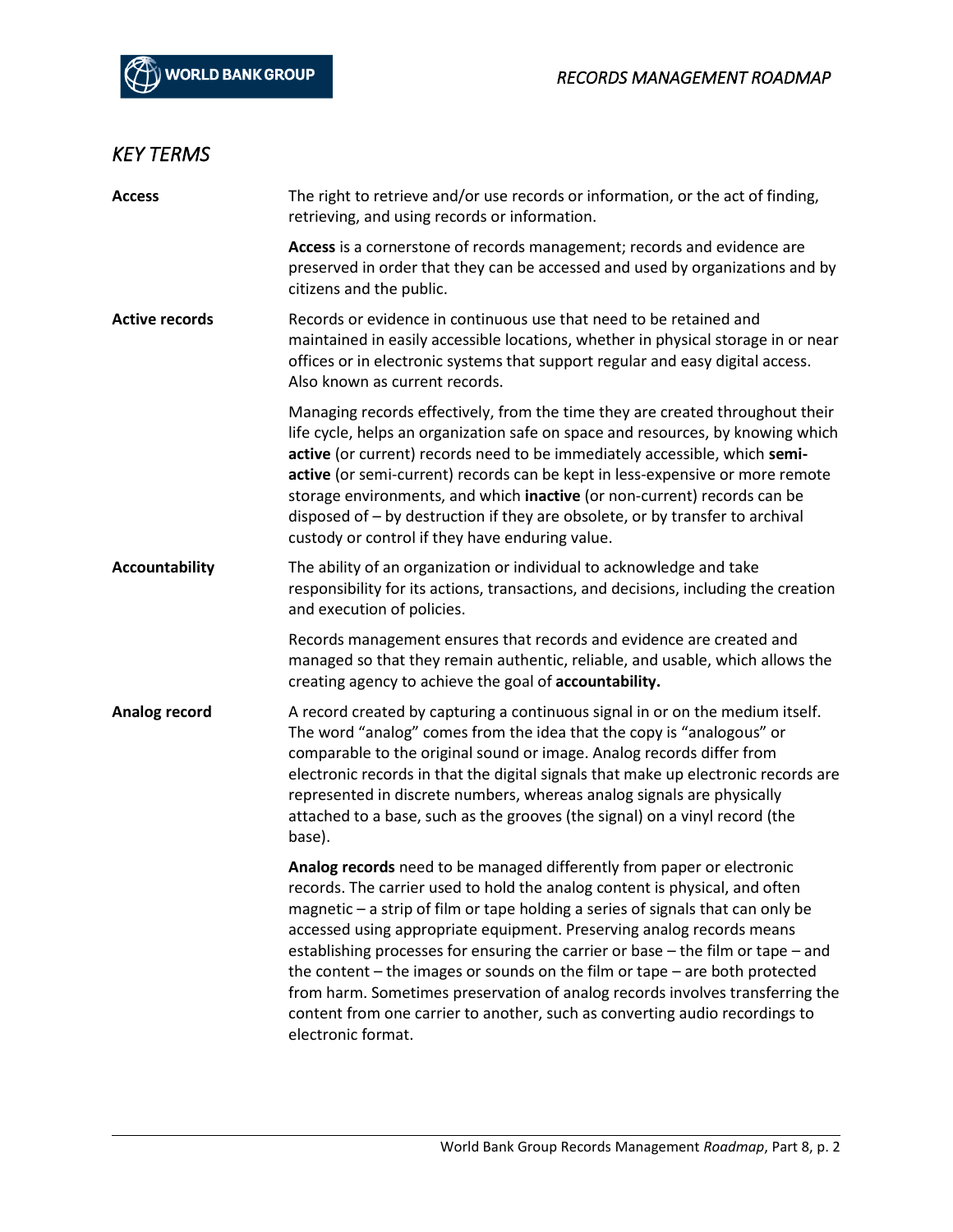| <b>Archival value</b> | The enduring worth of records based on the importance of the documentary<br>evidence or information they contain. Deciding whether to keep a record or<br>piece of evidence in archival custody or control requires assessing the archival<br>value of that record or evidence.                                                                                                                                                                                                                                                                                                                                                          |
|-----------------------|------------------------------------------------------------------------------------------------------------------------------------------------------------------------------------------------------------------------------------------------------------------------------------------------------------------------------------------------------------------------------------------------------------------------------------------------------------------------------------------------------------------------------------------------------------------------------------------------------------------------------------------|
|                       | Documents confirming an organization's legal obligations or a government's<br>ownership of lands and property can have archival value, because they<br>document rights and responsibilities that need to be remembered in<br>perpetuity. Such records need to be kept permanently, even if the public does<br>not have regular access to them.                                                                                                                                                                                                                                                                                           |
| <b>Archives</b>       | 1. Records and sources of evidence created, received, and used by a<br>government, organization, individual, family, or group in the conduct of their<br>daily work and life, which have been preserved because they contain enduring<br>value as evidence of and information about actions, transactions, or decisions.<br>The word "archives" can also refer to the institution responsible for acquiring<br>and preserving archival materials and making those items available for use or<br>to the storage repository housing archival collections.                                                                                  |
|                       | Every government or organization creates archives. These critically important<br>sources of evidence can often be identified when they are created, if not<br>before. Land and property records, documents confirming the rights and<br>responsibilities of individuals or organizations, significant legal agreements are<br>all types of evidence that may well need to be kept in perpetuity. Establishing<br>effective procedures for protecting all records from the point of creation<br>ensures that valuable archives remain authentic and reliable sources of proof,<br>available for use decades or centuries into the future. |
| <b>Audit</b>          | A formal inspection of an organization's activities (or, for financial auditing, an<br>organization's budgets and expenditures), typically carried out by an<br>independent body to support an objective analysis.                                                                                                                                                                                                                                                                                                                                                                                                                       |
|                       | An audit is a valuable tool in helping organizations achieve success with<br>records management (or other) operations. It can reveal strengths and<br>weaknesses in operations and help to identify risks that need to be addressed,<br>such as inadequate electronic storage systems or limited staff participation in<br>daily records management practices.                                                                                                                                                                                                                                                                           |
| <b>Authenticity</b>   | The quality in records and other sources of evidence of being genuine and not<br>corrupted or altered. The authenticity of records and archives are usually<br>inferred from an analysis of the materials and an understanding of the actions<br>associated with their creation, management and use, including an assessment<br>of the physical characteristics, content, context and structure of the materials<br>in question.                                                                                                                                                                                                         |
|                       | Authenticity means that the record is what it purports to be. Confirming<br>authenticity allows anyone using a record or other source of evidence to verify<br>that the record has been created by the person or agency that claims to be the<br>creator. Authenticity does not automatically mean that a record is reliable or                                                                                                                                                                                                                                                                                                          |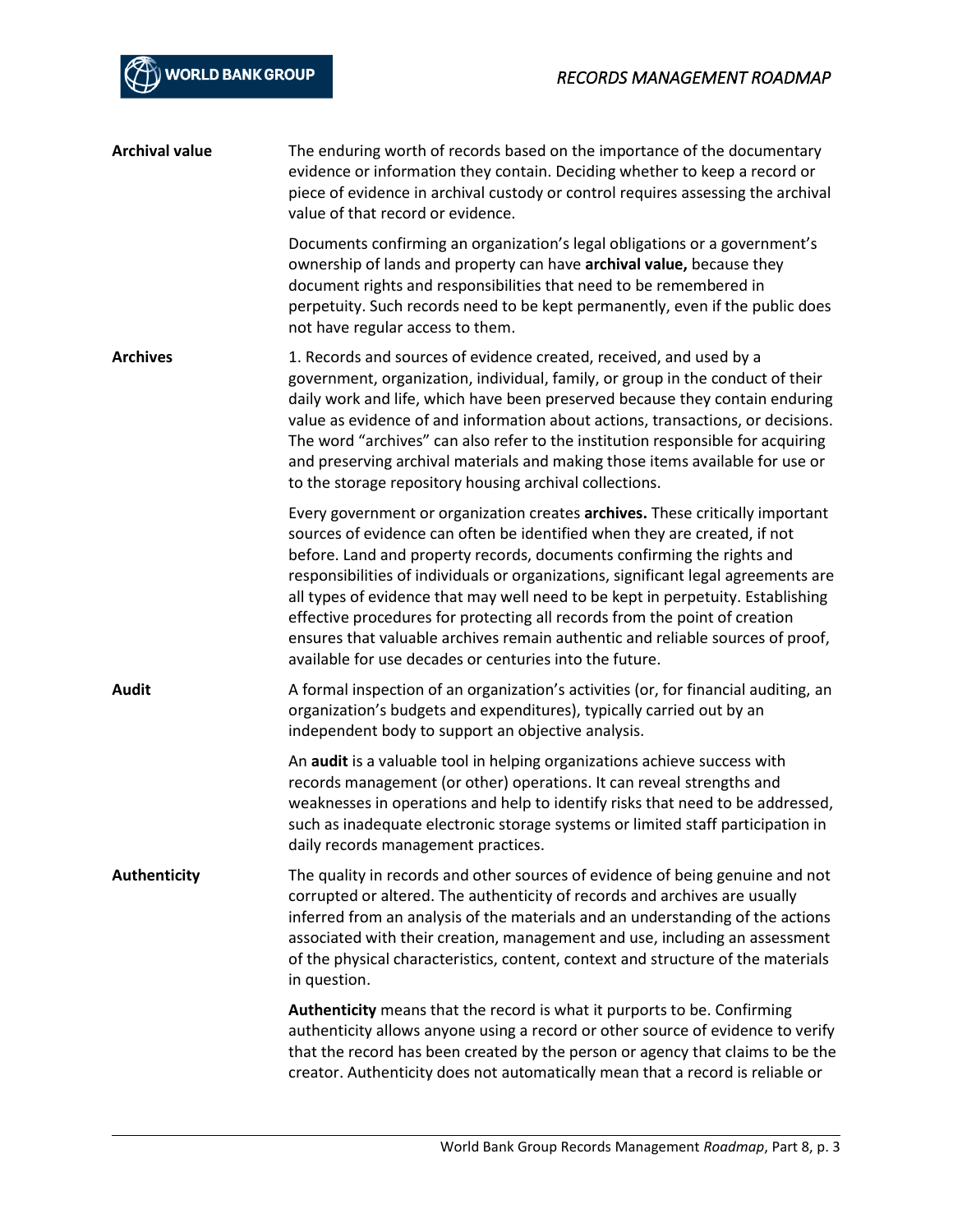|                          | accurate - some authentic records provide untrue or inaccurate information.<br>Confirming authenticity, however, is essential to knowing whether it is possible<br>to trust that the record was created and managed by the person or agency<br>identified, no matter what the contents.                                                                                                                                                                                                                                                                |
|--------------------------|--------------------------------------------------------------------------------------------------------------------------------------------------------------------------------------------------------------------------------------------------------------------------------------------------------------------------------------------------------------------------------------------------------------------------------------------------------------------------------------------------------------------------------------------------------|
| <b>Classification</b>    | The process of establishing a system for identifying and organizing records or<br>evidence so they can be stored and retrieved easily. Classification schemes are<br>normally based on an assessment of the business function being performed or<br>the subject addressed, rather than on the form or medium of the record or<br>some other less informative criteria. See also retention.                                                                                                                                                             |
|                          | Developing and applying consistent classification systems allows an<br>organization to group similar records together, based on their purpose, so that<br>they can be retrieved and used later easily.                                                                                                                                                                                                                                                                                                                                                 |
| <b>Continuum of care</b> | A record-keeping concept referring to a consistent and coherent process of<br>records care throughout the life cycle of records, from the design and<br>development of systems for making and keeping records to the actual creation<br>and preservation of those records, to their retention and use in the office or,<br>ultimately, as archives. See also life cycle.                                                                                                                                                                               |
|                          | Governments and organizations that manage records according to a<br>continuum of care ensure that all evidence the organization might need now<br>or in the future is protected from the moment it is created and that it remains<br>accessible and usable for as long as needed, whether a year or a century.                                                                                                                                                                                                                                         |
| Data                     | One or more elements of raw content, such as letters, numbers, or symbols,<br>that refer to or represent ideas, objects, events, concepts, and things.                                                                                                                                                                                                                                                                                                                                                                                                 |
|                          | Data can serve as evidence. The data elements in a medical database or list of<br>employees - name, birthdate, address, status, health condition, and so on -<br>provide proof of some fact about the individual in question. Data needs to be<br>identified so that it is protected if it might be needed as evidence.                                                                                                                                                                                                                                |
| Data privacy             | See privacy and personal information.                                                                                                                                                                                                                                                                                                                                                                                                                                                                                                                  |
| <b>Destruction</b>       | The process of eliminating or deleting a record. Ideally, records are destroyed<br>using methods that ensure they cannot be reconstructed, such as shredding,<br>pulping, or incineration.                                                                                                                                                                                                                                                                                                                                                             |
|                          | Destruction is essential to effective records management. Not every record is<br>worth keeping permanently, and if an organization eliminates those records it<br>no longer needs, according to clear policies and guidelines, the whole records<br>management system works much more efficiently and effectively. While<br>organizations are not discouraged from considering environmental concerns<br>when determining best practices for records destruction, the overriding<br>requirement must be that destruction is complete and irreversible. |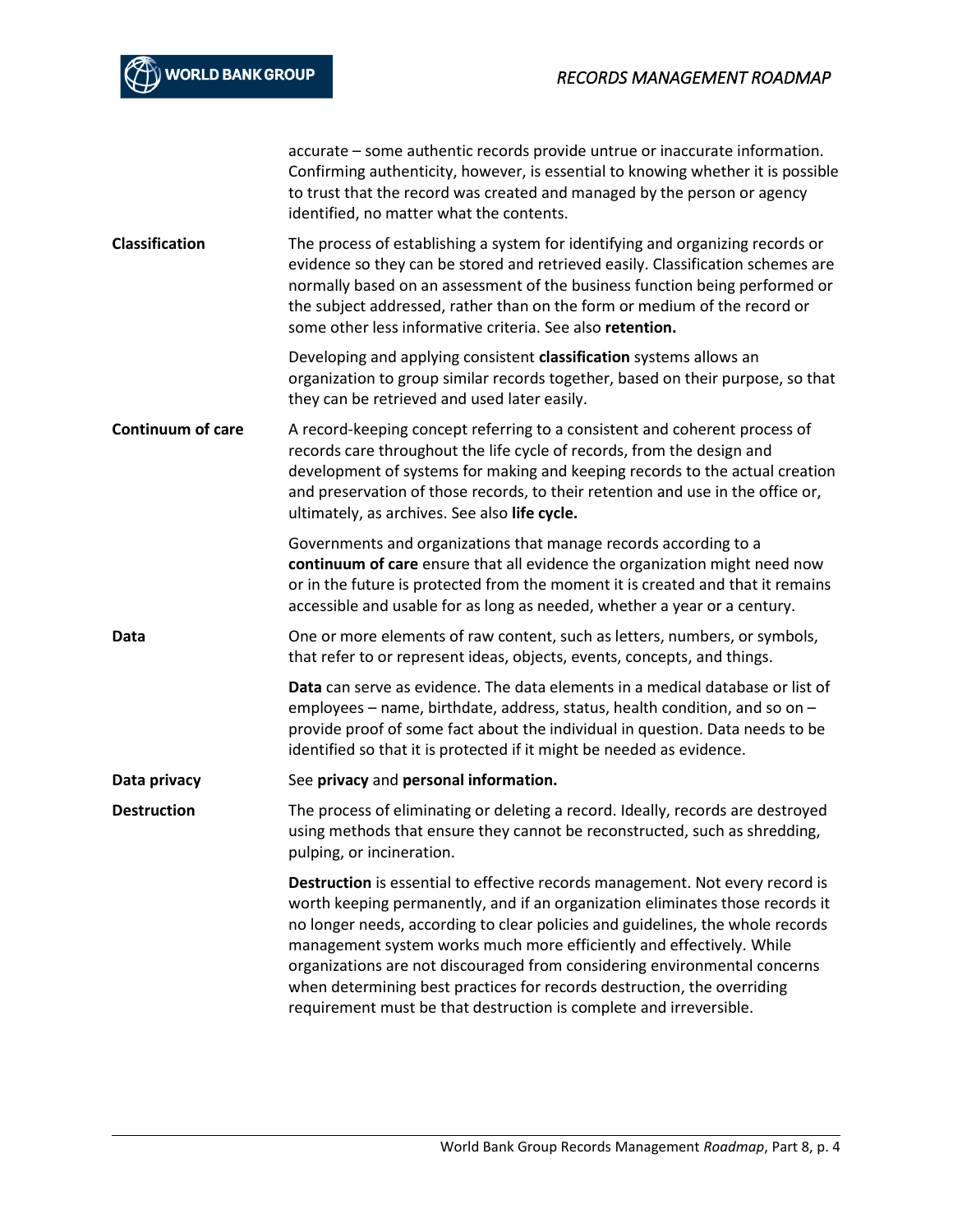| <b>Digital preservation:</b> | The process of managing digital objects $-$ electronic files and items $-$ so they<br>can be accessed and used by anyone in the future.                                                                                                                                                                                                                                                                                                                                                                                                    |
|------------------------------|--------------------------------------------------------------------------------------------------------------------------------------------------------------------------------------------------------------------------------------------------------------------------------------------------------------------------------------------------------------------------------------------------------------------------------------------------------------------------------------------------------------------------------------------|
|                              | Digital preservation is most effective if the organization plans the<br>management of a digital object - such as an electronic document, file, or<br>database - early in the life cycle, so that procedures can be imposed before<br>the item deteriorates or changes with time, and when the technology used to<br>create the object has not yet become obsolete, in which case migrating or<br>moving the object to another form or storage environment would be more<br>difficult.                                                      |
| <b>Digital records</b>       | See electronic records.                                                                                                                                                                                                                                                                                                                                                                                                                                                                                                                    |
| <b>Disposal</b>              | A range of processes associated with implementing records retention,<br>destruction, and transfer. Also referred to as disposition.                                                                                                                                                                                                                                                                                                                                                                                                        |
|                              | Disposal is determined according to approved records retention schedules and<br>documented using formal disposal authorities. Disposal normally includes<br>either destruction, if records are obsolete, or transfer to an authorized agency<br>such as an archival institution, if the records have enduring value and need to<br>be preserved and made publicly available.                                                                                                                                                               |
| <b>Disposal authority</b>    | A formal instrument that identifies a set of records or evidence created and<br>maintained by an organization; confirms how long they must be kept to meet<br>legal, regulatory, or business requirements; and indicates when and how they<br>may be disposed of when they have reached the end of their active and semi-<br>active stages of the life cycle.                                                                                                                                                                              |
|                              | Effective records management throughout the life cycle means formalizing and<br>documenting decisions about how records are moved through the system and<br>how they are ultimately disposed of: by destruction, if they are obsolete, or by<br>transfer to an authorized agency such as an archival institution, so they may be<br>preserved and made publicly available. A disposal authority should always be<br>approved by designated officials before any specific action is taken regarding<br>the records or evidence in question. |
| <b>Disposition</b>           | See disposal.                                                                                                                                                                                                                                                                                                                                                                                                                                                                                                                              |
| <b>Effectiveness</b>         | The ability of an organization or individual to produce the intended result of an<br>action.                                                                                                                                                                                                                                                                                                                                                                                                                                               |
|                              | Records management ensures that records and evidence are created and<br>managed consistently and based on clear policies, which allows the creating<br>agency to achieve the goal of effectiveness.                                                                                                                                                                                                                                                                                                                                        |
| <b>Efficiency</b>            | The ability of an organization or individual to make best use of money, time,<br>space, staff, and other resources.                                                                                                                                                                                                                                                                                                                                                                                                                        |
|                              | Records management ensures that records and evidence are created and<br>managed consistently and strategically, which allows the creating agency to<br>achieve the goal of efficiency.                                                                                                                                                                                                                                                                                                                                                     |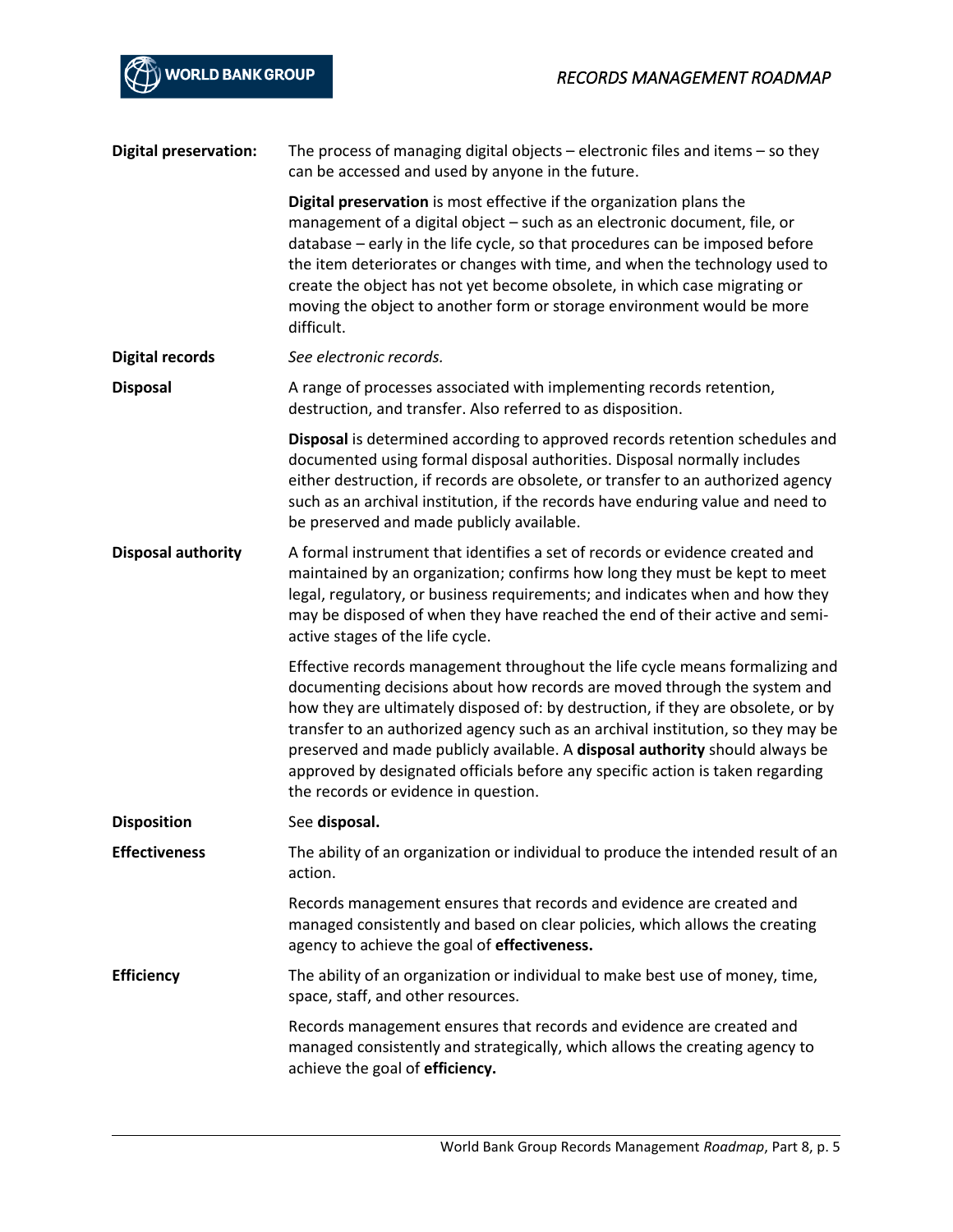| <b>Electronic records</b> | Records that can be stored, transmitted, or processed by a computer. An<br>electronic record is maintained in a coded format and can only be accessed<br>using a computer system that converts the codes or numbers into text, images<br>or sounds that can be processed by the human eye or ear.                                                                                                                                                                                                                                                                                                                                                                                                                                   |
|---------------------------|-------------------------------------------------------------------------------------------------------------------------------------------------------------------------------------------------------------------------------------------------------------------------------------------------------------------------------------------------------------------------------------------------------------------------------------------------------------------------------------------------------------------------------------------------------------------------------------------------------------------------------------------------------------------------------------------------------------------------------------|
|                           | Electronic records are different from paper or analog records because the<br>carrier used to hold the content is digital - bits and bytes of computer coding<br>stored in a hard drive or other piece of digital technology. Preserving electronic<br>records means establishing processes for ensuring the content - the bits and<br>bytes of coding that are converted by the computer into accessible or readable<br>form - is protected from harm. These processes may include migrating the<br>content from one form to another, such as moving a digital file from an older<br>piece of word processing software to a newer piece of word processing<br>software. Electronic records are also referred to as digital records. |
| <b>Emergency plan</b>     | A set of policies and procedures developed and tested by an organization to be<br>used during an emergency or disaster to prevent or reduce damage to the<br>organization, its people, its resources and, in the archival environment, its<br>documentary holdings.                                                                                                                                                                                                                                                                                                                                                                                                                                                                 |
|                           | An emergency plan allows an organization to identify priorities for the<br>protection of evidence and establish procedures for protecting those records<br>so they are undamaged in an emergency or they are rescued first should a<br>crisis arise.                                                                                                                                                                                                                                                                                                                                                                                                                                                                                |
| <b>Evidence</b>           | Data, records, or other forms of recorded information deemed to be an<br>objective representation of actions, transactions, decisions, opinions, or ideas,<br>and so can serve as a source of authentic proof.                                                                                                                                                                                                                                                                                                                                                                                                                                                                                                                      |
|                           | Evidence must be protected so that it remains authentic and reliable,<br>particularly in the event it is needed as proof in judicial proceedings or other<br>situations where it can be used to establish or confirm an alleged or disputed<br>fact. Sources of evidence can include paper or analog records, electronic<br>documents, files, databases, or other forms of digital content, or any other<br>form - from video recordings to stone carvings - that are created, received,<br>and used by a government, organization, or individual to capture information<br>that might be needed as a source of proof, now or into the future.                                                                                      |
| <b>Functions</b>          | The activities, operations, or procedures performed by a government,<br>organization, individual, or other agency aimed to accomplish a particular<br>purpose, mandate, or mission.                                                                                                                                                                                                                                                                                                                                                                                                                                                                                                                                                 |
|                           | In most organizations, functions represent the major responsibilities<br>undertaken by departments, units, business areas, or agencies to achieve the<br>organization's strategic goals.                                                                                                                                                                                                                                                                                                                                                                                                                                                                                                                                            |
| <b>Inactive records</b>   | Records or evidence that are no longer required regularly by officials and can<br>be disposed of as obsolete, if they are no longer needed, or by transfer to<br>archival custody or care, if they have enduring value for the organization or<br>society. Also known as non-current records.                                                                                                                                                                                                                                                                                                                                                                                                                                       |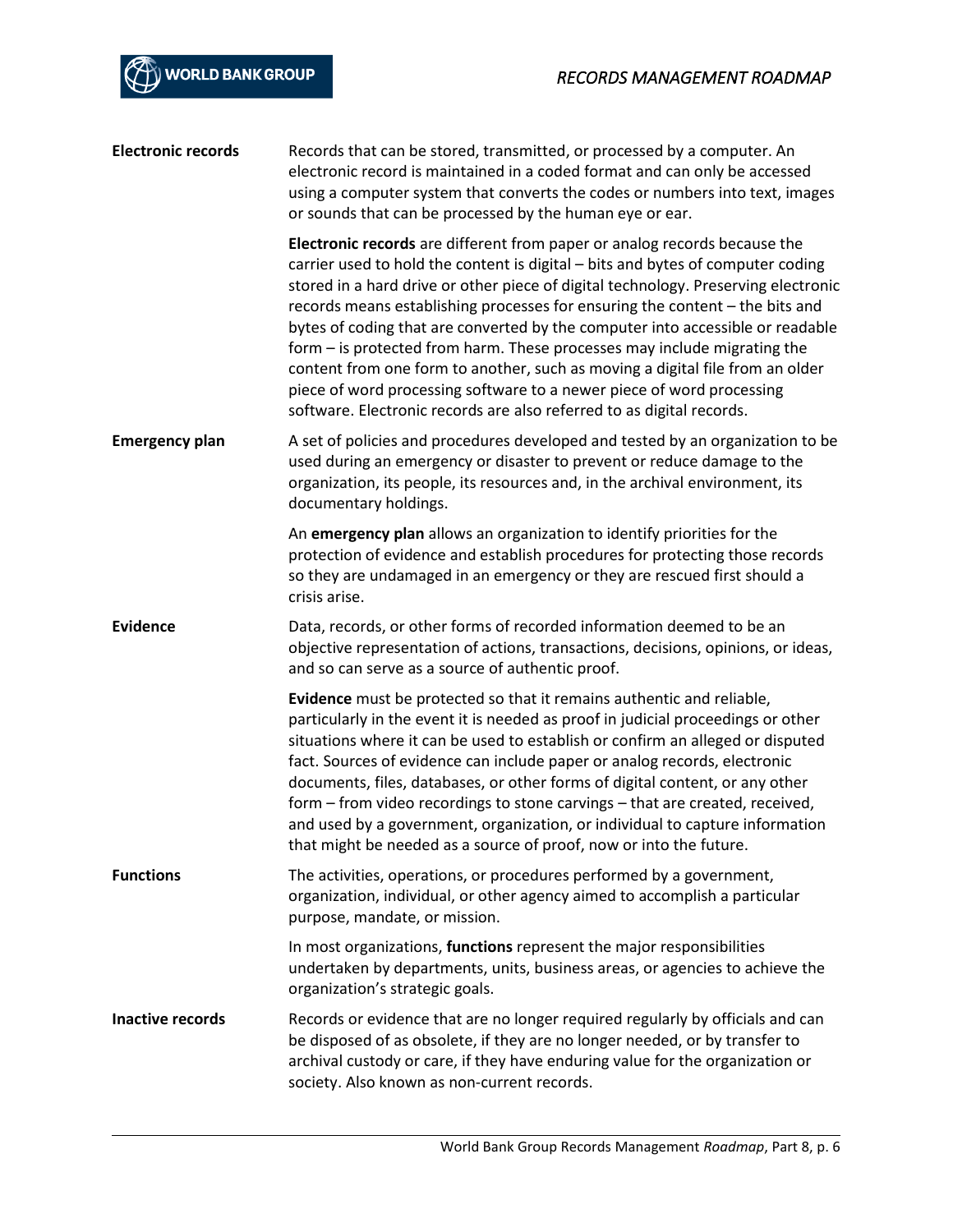|                             | Managing records effectively, from the time they are created throughout their<br>life cycle, helps an organization safe on space and resources, by knowing which<br>active (or current) records need to be immediately accessible, which semi-<br>active (or semi-current) records can be kept in less-expensive or more remote<br>storage environments, and which inactive (or non-current) records can be<br>disposed of - by destruction if they are obsolete, or by transfer to archival<br>custody or control if they have enduring value.                                                                                                                                                                                                                                                                                                                                                                                                                           |
|-----------------------------|---------------------------------------------------------------------------------------------------------------------------------------------------------------------------------------------------------------------------------------------------------------------------------------------------------------------------------------------------------------------------------------------------------------------------------------------------------------------------------------------------------------------------------------------------------------------------------------------------------------------------------------------------------------------------------------------------------------------------------------------------------------------------------------------------------------------------------------------------------------------------------------------------------------------------------------------------------------------------|
| <b>Information</b>          | Data, ideas, thoughts, or memories that have been conveyed, captured, or<br>represented in a tangible form.                                                                                                                                                                                                                                                                                                                                                                                                                                                                                                                                                                                                                                                                                                                                                                                                                                                               |
|                             | Information can serve as evidence if it is recorded in such a way that its<br>authenticity can be confirmed and preserved. It is important to identify<br>sources of information that might serve as evidence so they can be protected<br>in the event they are needed as proof.                                                                                                                                                                                                                                                                                                                                                                                                                                                                                                                                                                                                                                                                                          |
| <b>Information security</b> | The ability of an organization or individual to protect paper/analog or<br>electronic sources of information or evidence from unauthorized access or use,<br>including misuse, inappropriate disclosure, destruction, modification, or theft.                                                                                                                                                                                                                                                                                                                                                                                                                                                                                                                                                                                                                                                                                                                             |
|                             | Governments and organizations have a responsibility to implement measures<br>to achieve information security, in order to ensure that records, evidence, and<br>other information resources are secure from harm, thereby protecting the<br>rights of individuals or groups documented in or affected by those sources of<br>evidence.                                                                                                                                                                                                                                                                                                                                                                                                                                                                                                                                                                                                                                    |
| Inventory                   | A descriptive listing of different records series or groups, which indicates the<br>function or purpose they serve and the physical or electronic location in which<br>they are kept.                                                                                                                                                                                                                                                                                                                                                                                                                                                                                                                                                                                                                                                                                                                                                                                     |
|                             | An inventory is an essential first step in the process of classifying and<br>scheduling records: it provides information about all the different categories of<br>record in existence across the organization, including information such as type<br>or format, purpose, responsible department or agency, date range, volume or<br>quantity, storage location, and privacy or security requirements. An inventory<br>does not capture information about records and evidence "item by item" but<br>rather documents different series or groups of records - identifying all<br>departmental annual reports as one series and all job applications as another<br>series - so that systems can be developed to maintain those series<br>consistently. Once an initial inventory has been completed and records<br>management systems developed, the organization should revise and update<br>the inventory periodically to ensure systems and processes remain up to date. |
| Life cycle                  | The concept that a record or other source of evidence follows a process from<br>"birth" to "death" (or "second life" in archival care).                                                                                                                                                                                                                                                                                                                                                                                                                                                                                                                                                                                                                                                                                                                                                                                                                                   |
|                             | In the records life cycle, records and evidence may be created and used by the<br>organization (active or current stage), kept so that they may be referred to<br>when needed (semi-active or semi-current stage), then disposed of (non-active<br>or non-current stage. Disposal may be by destruction, if the records or                                                                                                                                                                                                                                                                                                                                                                                                                                                                                                                                                                                                                                                |
|                             |                                                                                                                                                                                                                                                                                                                                                                                                                                                                                                                                                                                                                                                                                                                                                                                                                                                                                                                                                                           |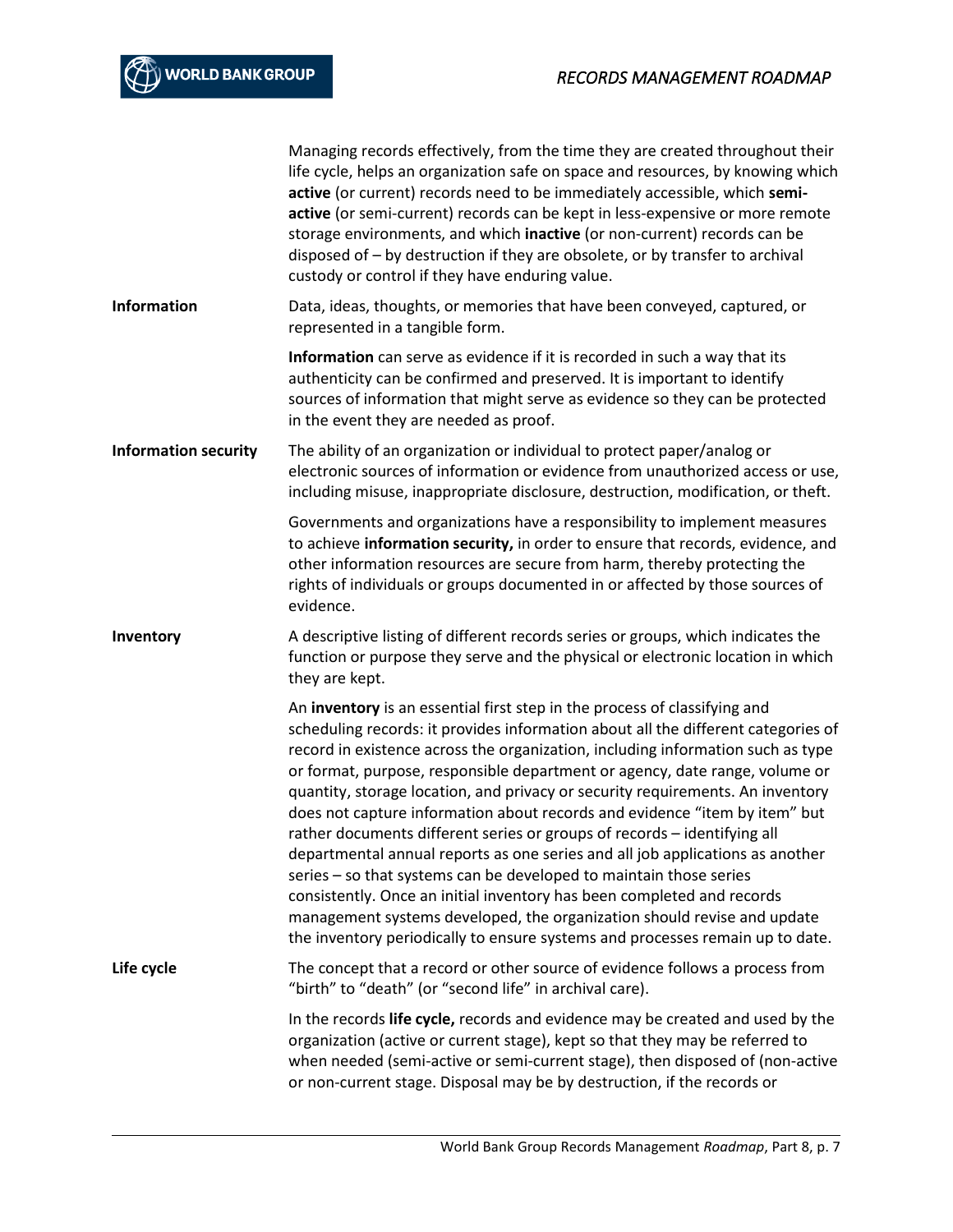|                                                   | evidence are obsolete, or by preservation as archives or transfer to an archival<br>institution, if the records or evidence have continuing value to the organization<br>or society. See also continuum of care.                                                                                                                                                                                                                                                                               |
|---------------------------------------------------|------------------------------------------------------------------------------------------------------------------------------------------------------------------------------------------------------------------------------------------------------------------------------------------------------------------------------------------------------------------------------------------------------------------------------------------------------------------------------------------------|
| Metadata                                          | A set of data that describes and provides contextual information about other<br>data, such as dates, names, titles, or similar information that help to define<br>and contextualize records and other sources of evidence.                                                                                                                                                                                                                                                                     |
|                                                   | By applying metadata or descriptive and contextual information to<br>physical/analog or electronic records accurately or consistently, organizations<br>can access and use records much more easily.                                                                                                                                                                                                                                                                                           |
| <b>Migration</b>                                  | The process of moving records or evidence from one piece of technology (an<br>old software program, for example) into another (a new version of that<br>software program).                                                                                                                                                                                                                                                                                                                     |
|                                                   | The process of migration is used to ensure that electronic records and<br>evidence remain accessible and usable when the computer systems or storage<br>devices used to create or store them are danger of becoming obsolete.<br>Migration is successful when the content and the format of the records or<br>evidence do not change during the process of moving them from one software<br>tool or platform to another. The authenticity and integrity of the evidence<br>must remain intact. |
|                                                   | Another process to ensure electronic records remain safe and accessible is<br>emulation, which refers to the creation of new software programs that<br>emulate or copy old software, allowing organizations to continue to access and<br>use the records. Migration is considered a more robust and sustainable<br>approach to electronic records management than emulation.                                                                                                                   |
| <b>Office of Primary</b><br><b>Responsibility</b> | The unit within an organization in charge of creating, managing, and protecting<br>a given set of records or evidence.                                                                                                                                                                                                                                                                                                                                                                         |
|                                                   | Identifying the Office of Primary Responsibility allows an organization to assign<br>duties to one unit for the protection of a group of records, train staff within<br>that unit to carry out these duties, and then instruct all other units that they<br>do not have to retain copies of records or evidence themselves, thus reducing<br>duplication in records and information and increasing effectiveness and<br>accountability. See also official record holder.                       |
| <b>Official Record Holder</b>                     | The individual (and assigned backup or assistant) responsible for managing a<br>set of records under the authority of his or her unit within an organization.                                                                                                                                                                                                                                                                                                                                  |
|                                                   | The Official Record Holder maintains master documentation so that other<br>units within the organization do not need to retain duplicates or obsolete<br>records, thus supporting increased efficiency and greater accountability. See<br>also Office of Primary Responsibility.                                                                                                                                                                                                               |
| Open access                                       | See proactive disclosure.                                                                                                                                                                                                                                                                                                                                                                                                                                                                      |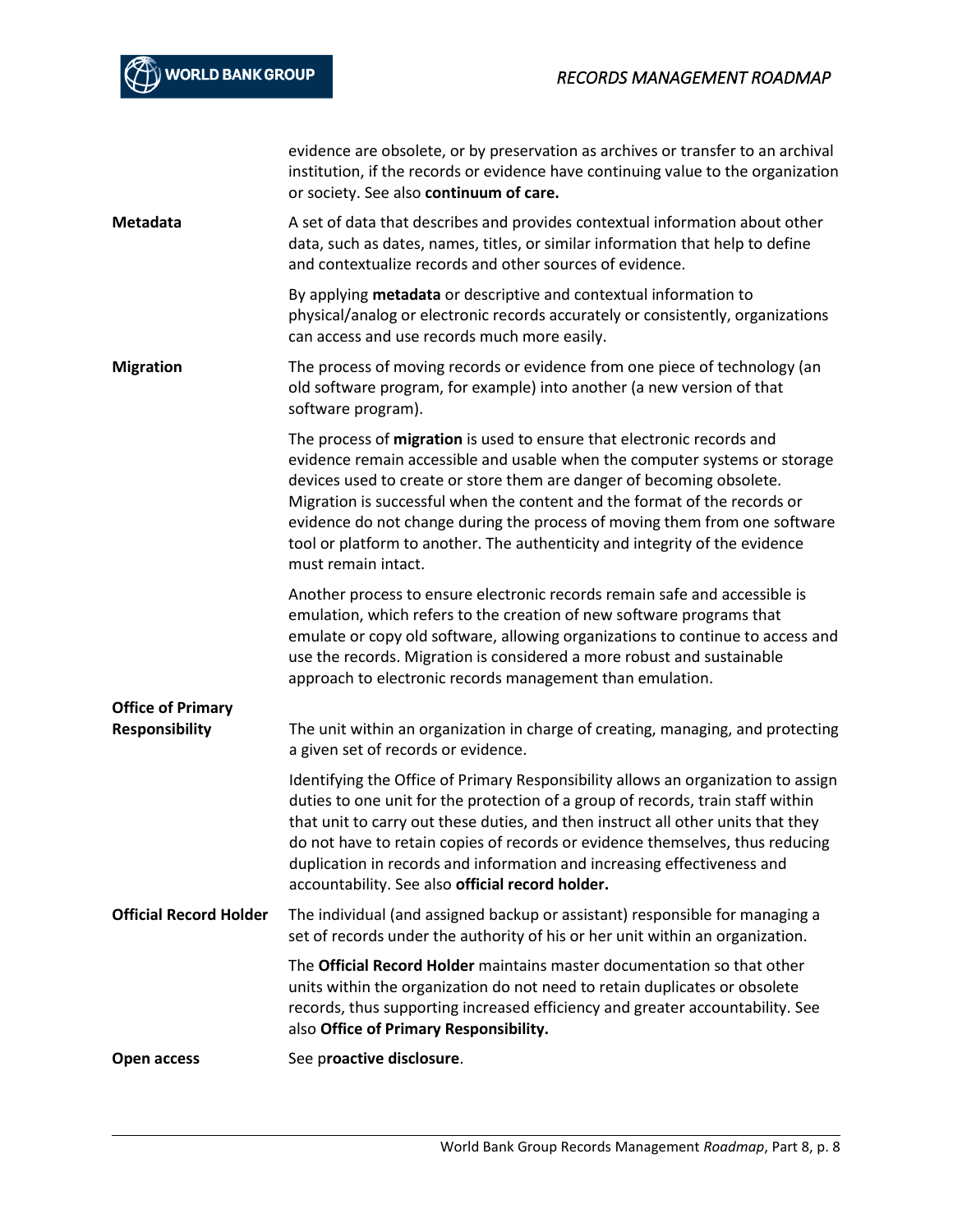| Paper records                | Records or evidence, such as reports, memos, budgets, or other forms of<br>documentation created using paper products.                                                                                                                                                                                                                                                                                                                                                                                                                                                                                                |
|------------------------------|-----------------------------------------------------------------------------------------------------------------------------------------------------------------------------------------------------------------------------------------------------------------------------------------------------------------------------------------------------------------------------------------------------------------------------------------------------------------------------------------------------------------------------------------------------------------------------------------------------------------------|
|                              | Paper records are different from analog or electronic records because the<br>carrier used to hold the content is physical - a sheet of paper, a piece of<br>parchment or vellum, or another tangible item. Preserving paper records<br>means establishing processes for ensuring that both the carrier or base - the<br>paper - and the content - the words or images on the paper - are protected<br>from harm.                                                                                                                                                                                                      |
| <b>Personal information</b>  | Information or evidence that contains identifiable or distinguishing information<br>about a specific individual - a "natural person" as opposed to a government<br>agency, organization, or business.                                                                                                                                                                                                                                                                                                                                                                                                                 |
|                              | Personal information - also known as personally identifiable information or<br>personal information bank - might include name, social security or identifying<br>number, address, telephone number, date and place of birth, parent's names,<br>biometric evidence, or financial, educational, medical, or employment<br>information. Managing personal information is essential to protecting<br>individual privacy, especially as information technology makes it easier to<br>profit from collecting or selling personal information or to misuse the<br>information to violate a person's legal and human rights. |
| Preservation                 | A set of activities aimed at prolonging the life of a source of evidence, such as a<br>document, record, database, or other information asset. Activities might<br>include storing records safely, ensuring environmental conditions are within<br>acceptable ranges, and backing up and storing copies of electronic records<br>safely.                                                                                                                                                                                                                                                                              |
|                              | Preservation of paper, analog, electronic, and other sources of evidence is<br>important to ensure those sources of evidence remain accessible for as long as<br>possible with their authenticity and reliability intact. Preservation is different<br>from conservation - the treatment and repair of items to slow decay, or<br>restoration - the return of items to an original or earlier physical condition. See<br>also digital preservation.                                                                                                                                                                   |
| Privacy                      | The ability of an individual or group to seclude themselves or to withhold<br>access to information about themselves.                                                                                                                                                                                                                                                                                                                                                                                                                                                                                                 |
|                              | Protecting privacy is an important aspect of effective public-sector<br>management; therefore, protecting records and evidence containing personal<br>information is central to the goal of maintaining accountable and effective<br>public-sector operations.                                                                                                                                                                                                                                                                                                                                                        |
| <b>Proactive disclosure:</b> | The act of releasing information or evidence before such information is<br>requested by the public.                                                                                                                                                                                                                                                                                                                                                                                                                                                                                                                   |
|                              | Building on the concept of "open access," proactive disclosure makes the<br>release of records and evidence a routine act, rather than a reaction to public<br>demand. Proactive disclosure not only enhances openness and transparency                                                                                                                                                                                                                                                                                                                                                                               |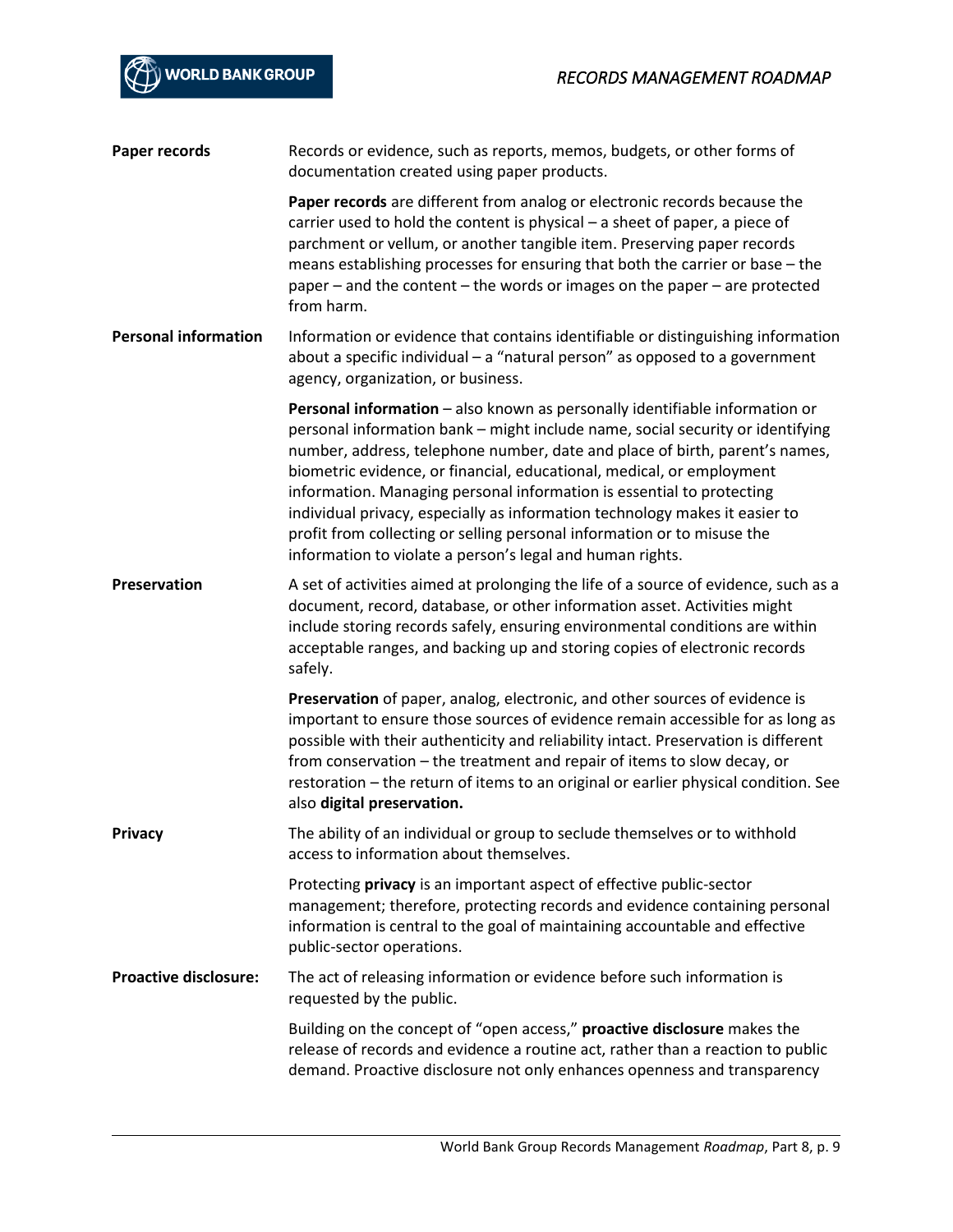|                           | but also helps to save an organization money and time, by establishing<br>processes for releasing information as a matter of daily practice.                                                                                                                                                                                                                                                                                                                                                                                                                                     |
|---------------------------|----------------------------------------------------------------------------------------------------------------------------------------------------------------------------------------------------------------------------------------------------------------------------------------------------------------------------------------------------------------------------------------------------------------------------------------------------------------------------------------------------------------------------------------------------------------------------------|
| Record                    | Information that has been captured on some fixed medium, which was created<br>and kept to support a government, organization, or individual to perform<br>activities, remember events or information, and provide proof of decisions or<br>actions.                                                                                                                                                                                                                                                                                                                              |
|                           | Records are created, received, and maintained as evidence of actions,<br>transactions, or decisions. The creating agency may be a government,<br>organization, individual or group. Records are not just sources of proof but are<br>also assets for the creating organization or individual. The creator may need to<br>be able to access and use the evidence contained in the records to support<br>daily work or to confirm or uphold legal obligations or rights.                                                                                                           |
| <b>Records management</b> | The process of creating, storing, using, preserving, and disposing of records<br>and other sources of evidence in a way that ensures they serve as authentic<br>and reliable proof for as long as they are needed.                                                                                                                                                                                                                                                                                                                                                               |
|                           | Records management supports the consistent and accurate creation and care<br>of records, data, or other sources of proof so that their evidential value<br>remains intact. A central goal of records management is to enhance efficiency,<br>improve economy, and produce authentic and reliable records, evidence, and<br>other sources of documentary proof. Records management includes<br>establishing and enforcing processes to support a continuum of care for<br>records across their life cycle, from creation or receipt to management, use,<br>and final disposition. |
|                           | While it is common to interpret records management narrowly, as the<br>responsibility of a designated records manager, in reality everyone in an<br>organization contributes to effective records management by working together<br>to support the effective creation, management, and preservation of records<br>and evidence. In this Roadmap the term records management is intended to<br>refer to all aspects of record-making and record-keeping.                                                                                                                          |
| <b>Records manager</b>    | The employee in a government or organization responsible for establishing,<br>directing, and supporting records management across that agency.                                                                                                                                                                                                                                                                                                                                                                                                                                   |
|                           | The records manager's objective is to ensure the agency can achieve both<br>business objectives and legislative responsibilities by creating, managing, using,<br>and protecting authentic and reliable sources of evidence. Records managers<br>are often assisted in their work by members of staff across the organization,<br>many of whom are not formally qualified records managers but who are<br>trained and supported to perform day-to-day records management<br>responsibilities on behalf of their particular units within the organization.                        |
|                           | Successful records management is a team effort, based on strong policies and<br>procedures and drawing on the expertise and support of professional records<br>managers and other staff from all parts of the organization.                                                                                                                                                                                                                                                                                                                                                      |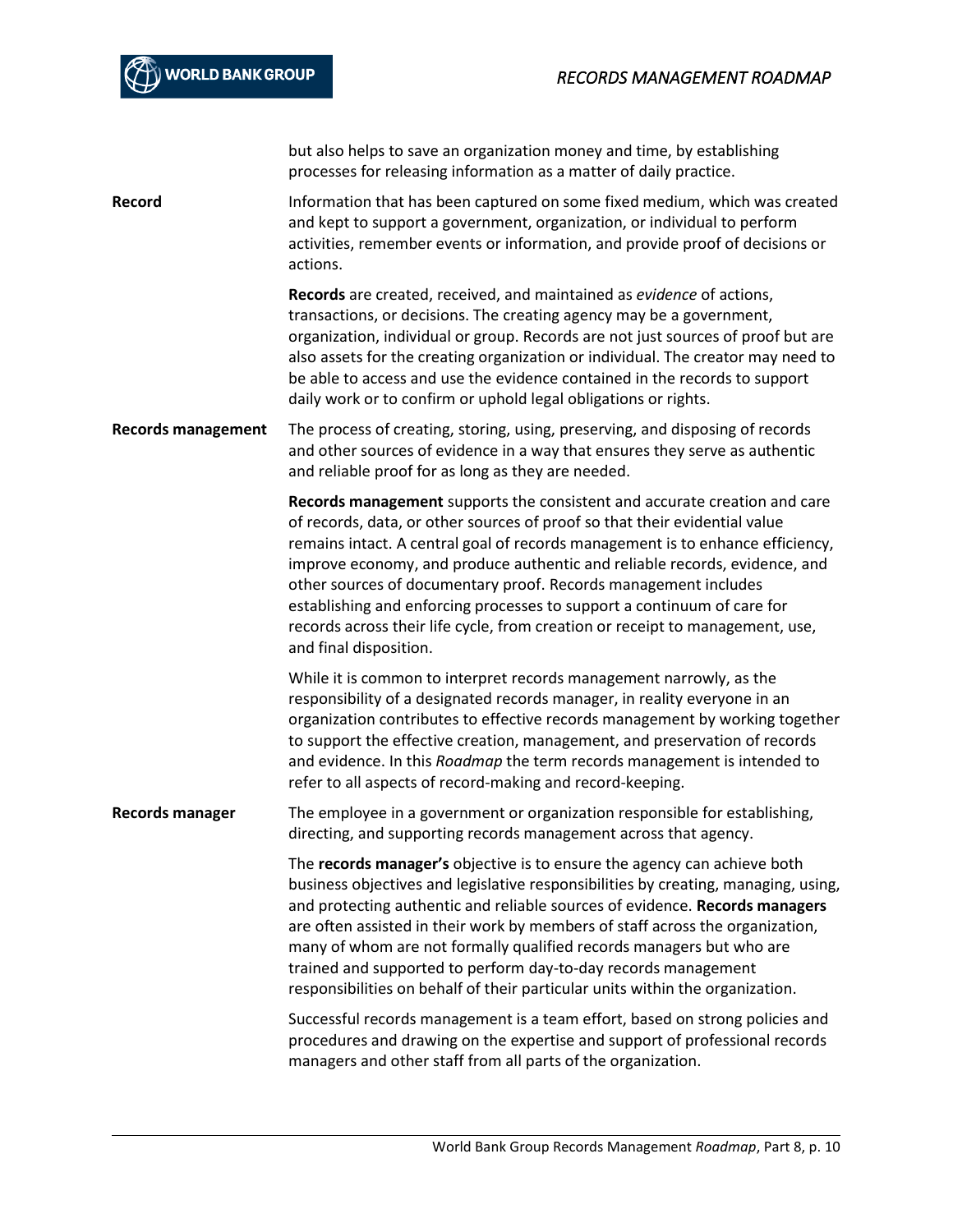| Retention           | The concept of determining whether, when, and for how long records or<br>evidence are preserved so that they are available for use by the organization,<br>before they are disposed of as obsolete, if they are no longer needed, or by<br>transfer to archival custody or care, if they have enduring value for the<br>organization or society.                                                                                                                                                                                                                                                                                                                                     |
|---------------------|--------------------------------------------------------------------------------------------------------------------------------------------------------------------------------------------------------------------------------------------------------------------------------------------------------------------------------------------------------------------------------------------------------------------------------------------------------------------------------------------------------------------------------------------------------------------------------------------------------------------------------------------------------------------------------------|
|                     | Retention is a pivotal component of effective records management, because<br>knowing which records to retain, and for how long, which can be destroyed<br>because they are obsolete, and which should be protected as archives allows<br>an organization to manage all its records and evidence effectively, efficiently,<br>and accountably.                                                                                                                                                                                                                                                                                                                                        |
| <b>Scheduling</b>   | The process of establishing and confirming time frames for managing records<br>throughout their life cycle, from creation, through active use in the office, to<br>storage of semi-active records so that they are available when needed, to final<br>disposition, as obsolete, if they are no longer needed, or by transfer to archival<br>custody or care, if they have enduring value for the organization or society.                                                                                                                                                                                                                                                            |
|                     | Scheduling is pivotal component of effective records management because it<br>formalizes retention decisions in a policy instrument that ensures the<br>organization manages records efficiently, effectively, and accountably through<br>their life cycle.                                                                                                                                                                                                                                                                                                                                                                                                                          |
| <b>Security</b>     | The ability of an organization or individual to achieve protection from hostile<br>forces, whether human, environmental, technological, emotional, or<br>otherwise.                                                                                                                                                                                                                                                                                                                                                                                                                                                                                                                  |
|                     | Governments and organizations have a responsibility to manage records and<br>evidence, so those information assets are secure from harm, which is essential<br>to protecting the rights of individuals or groups affected by the actions of the<br>organizations. See also information security.                                                                                                                                                                                                                                                                                                                                                                                     |
| Semi-active records | Records or evidence that have legal, evidential, or operational value for the<br>creating agency but are not used on a regular basis. Ideally, semi-active records<br>will be maintained within easy reach of officials, either in accessible physical<br>storage locations or in "near-line" electronic storage systems that allow easy<br>retrieval when needed. ("Near line" electronic storage refers to storage<br>devices and systems that do not support immediate access to electronic<br>records but still allow regular use of the records. Near line systems are usually<br>more economical than online systems that support continuous, on-demand<br>access to records.) |
|                     | Managing records effectively, from the time they are created throughout their<br>life cycle, helps an organization safe on space and resources, by knowing which<br>active (or current) records need to be immediately accessible, which semi-<br>active (or semi-current) records can be kept in less-expensive or more remote<br>storage environments, and which inactive (or non-current) records can be<br>disposed of - by destruction if they are obsolete, or by transfer to archival<br>custody or control if they have enduring value.                                                                                                                                      |